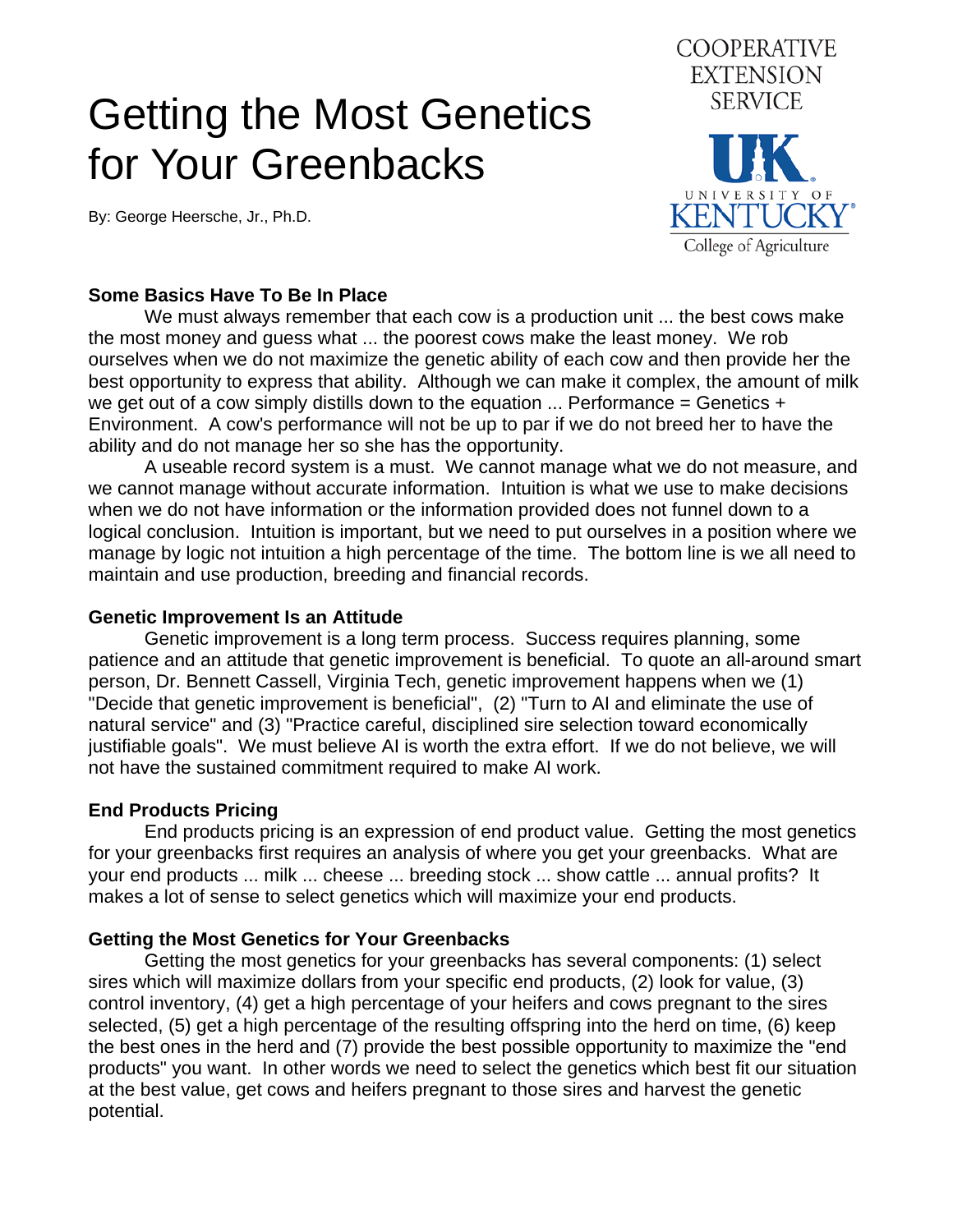#### **Sire Selection**

 Using only AI provides a highly preselected group of sires from which to choose. We often get hung up on what exactly is the right sire for a particular cow, and lose sight of the fact that AI sires are already a highly selected population. If we use the sires from that highly selected population which fit our end products, quite frankly we can't be very far off base. Lest you think I am one of those pinko university only breed by the numbers type guys, let me quickly add that I always like to put some weight on PTAgttb. PTAgttb? Yes, PTAgttb, Predicted Transmitting Ability for Go To The Barn. What motivates you to go to the barn on those tough days? What provides that extra incentive when you need it? Whatever it is, that is your PTAgttb and it deserves some consideration.

 Selecting sires need not be a complex process. I suggest four steps: (1) select your most important end product and list the sires which maximize that end product, (2) delete the sires which sire traits you want to avoid, (3) select the sires which transmit the traits you want to accentuate from the remaining list and (4) mate specific sires to specific cows if you wish. Who will select the sires? The AI companies have qualified people to do this if you want to hire someone. Programs accessible by personal computer have made the job a lot less time consuming than it used to be if you want to select the sires by yourself. I also suggest you have separate sire lists for heifers, sub-fertile cows and summer. The sires on the sub-fertile cow and summer lists may be the same.

### **Look For Value**

 AI is a good value if for no other reason than we have some idea of the result at the time we breed the cow or heifer. In other words, we can use the information available to increase our chance of getting the end products we want.

 Of course, we look for value in everything we purchase and AI is not an exception. With AI the best value is not always the semen with the lowest price. It is frugal to look at some kind of return over investment index when selecting sires. Semen Value Index is an index one can use to select sires based on the highest return on semen investment. Semen Value Index = (Herd Management Factor x NM\$) - Actual Semen Cost in \$. The Herd Management Factors to use in this equation are 0.4 for herds with excellent management and fertility, 0.3 for herds with good management and fertility, 0.2 for herds with below average management and fertility, and 0.1 for herds with poor management and fertility.

 Using young sires is another way to increase the semen dollar value. Use of young sires has particular merit if they are selected on pedigree index, but do not breed more than 20% of your cows to young sires. Do not breed any heifers to young sires, because you do not have calving ease information. Semen value can often be improved by using sires some would consider marginal on Reliability. Remember, if you are looking at Net Merit, the sires are ranked correctly from top to bottom regardless of their Reliability. Avoid risk by not breeding too many cows to any one sire with marginal Reliability. Young sire programs can also improve semen value by providing price breaks.

 Be conservative about using expensive semen in subfertile cows and during the summer if your herd has a summer fertility slump. I would always have sires in the tank which are high PTAmilk, inexpensive per unit and from highly fertile sires to use during the summer slump and all year on sub-fertile cows.

 Heifer AI is an excellent way to maximize return over semen investment. The most genetically superior female on your farm should be the last heifer calf born from a first calf heifer. Heifers from first calf heifers are 1/4 to 1/3 of all replacements on most farms. You can't afford not to have those replacements because you breed heifers to a beef bull, and you can't afford for daughters of first calf heifers to be genetically inferior because their sire is a